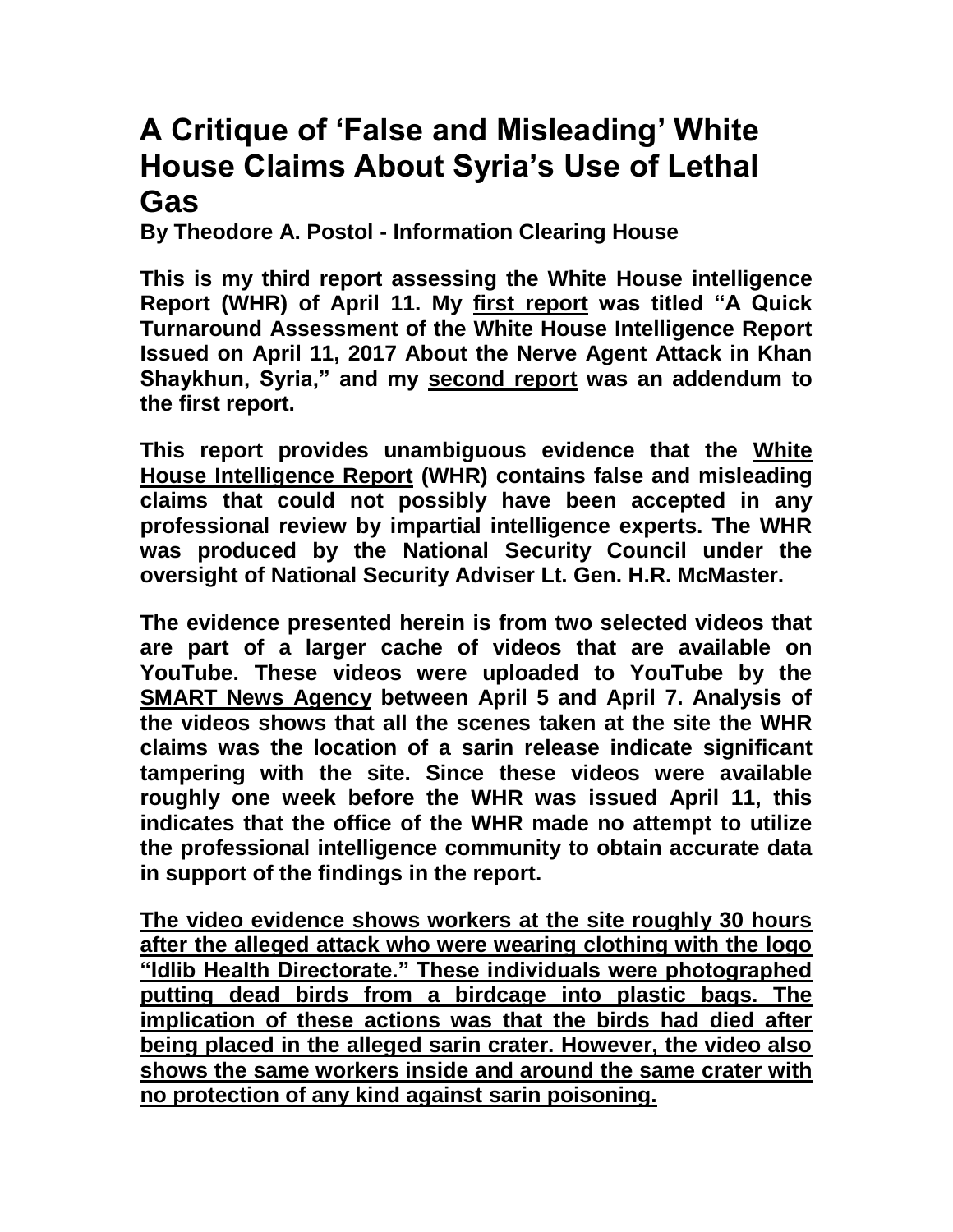**These individuals were wearing honeycomb facemasks and medical exam gloves. They were otherwise dressed in normal streetwear and had no protective clothing of any kind.**

**The honeycomb facemasks would provide absolutely no protection against either sarin vapors or sarin aerosols. The masks are only designed to filter small particles from the air. If sarin vapor was present, it would be inhaled without attenuation by these individuals. If sarin was present in an aerosol form, the aerosol would have condensed into the pores in the masks and evaporated into a highly lethal gas as the individuals inhaled through the masks. It is difficult to believe that health workers, if they were health workers, would be so ignorant of these basic facts.**

**In addition, other people dressed as health workers were standing around the crater without any protection at all.**

**As noted in my earlier reports, the assumption in the WHR that the site of the alleged sarin release had** *not* **been tampered with was totally unjustified, and no competent intelligence analyst would have agreed that this assumption was valid. The implication of this observation is clear—the WHR was not reviewed and released by any competent intelligence experts unless they were motivated by factors other than concerns about the accuracy of the report.**

**The WHR also makes claims about "communications intercepts" that supposedly provide high confidence that the Syrian government was the source of the alleged attack. There is no reason to believe that the veracity of this claim is any different from the now-verified-false claim that there was unambiguous evidence of a sarin release at the cited crater.**

**The relevant quotes [emphasis added] from the WHR are collected below for purposes of reference:**

*"The United States is confident that the Syrian regime conducted a chemical weapons attack, using the nerve agent sarin, against its own people in the town of Khan Shaykhun in southern Idlib Province on April 4, 2017.*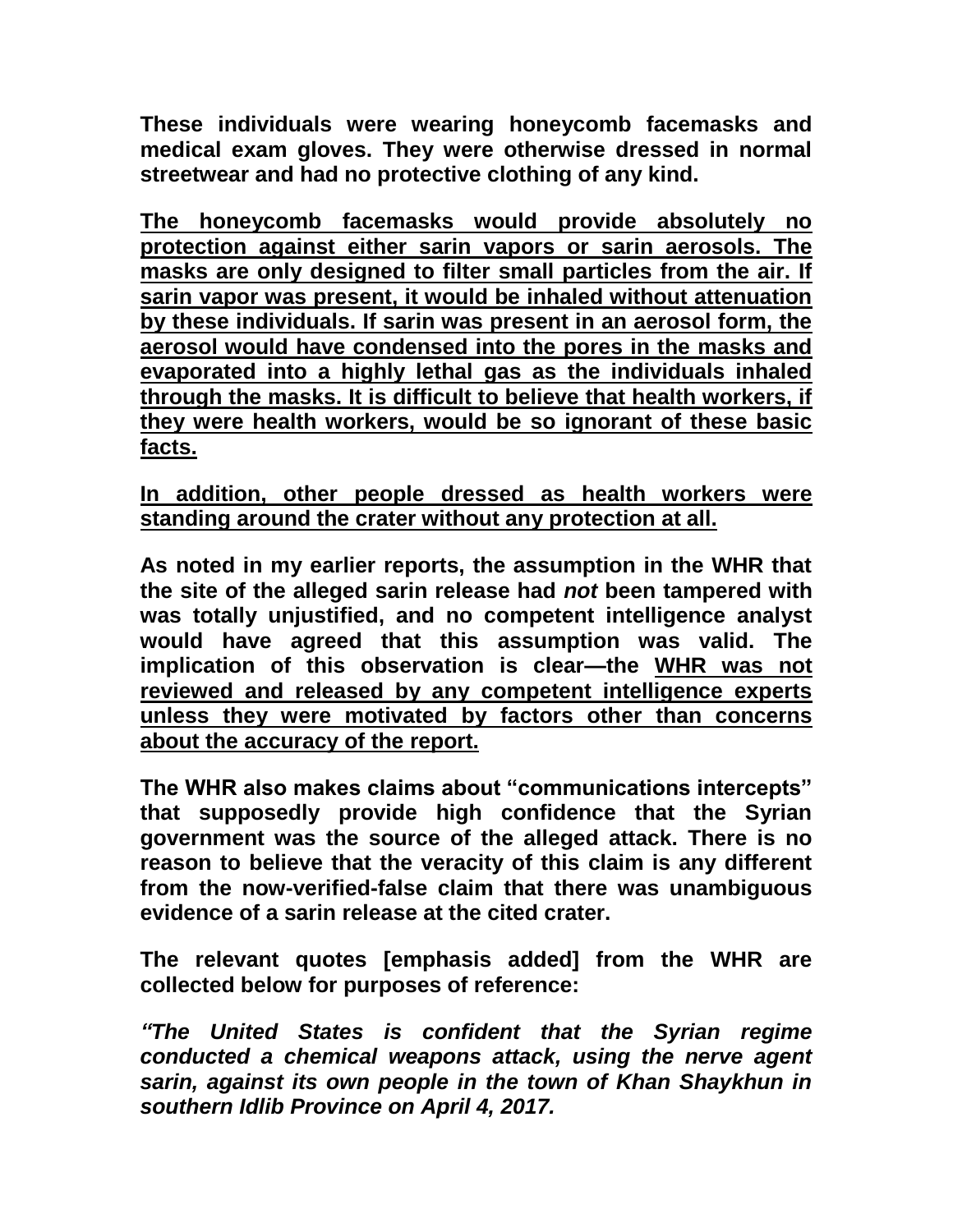**"***We have confidence in our assessment because we have signals intelligence and geospatial intelligence, laboratory analysis of physiological samples collected from multiple victims, as well as a significant body of credible open source reporting.*

*"We cannot publicly release all available intelligence on this attack due to the need to protect sources and methods, but the following includes an unclassified summary of the U.S. Intelligence Community's analysis of this attack.*

*"By 12:15 PM [April 4, 2017] local time, broadcasted local videos included images of dead children of varying ages.*

*"… at 1:10 PM [April 4, 2017] local … follow-on videos showing the bombing of a nearby hospital. …*

*"Commercial satellite imagery from April 6 showed impact craters around the hospital that are consistent with open source reports of a conventional attack on the hospital after the chemical attack.*

*"Moscow has since claimed that the release of chemicals was caused by a regime airstrike on a terrorist ammunition* **depot in the eastern suburbs of Khan Shaykhun.**

*"An open source video also shows where we believe the chemical munition landed—not on a facility filled with weapons, but in the middle of a street in the northern section of Khan Shaykhun. Commercial satellite imagery of that site from April 6, after the allegation, shows a crater in the road that corresponds to the open source video.*

*"Observed munition remnants at the crater and staining around the impact point are consistent with a munition that functioned, but structures nearest to the impact crater did not sustain damage that would be expected from a conventional highexplosive payload. Instead, the damage is more consistent with a chemical munition.*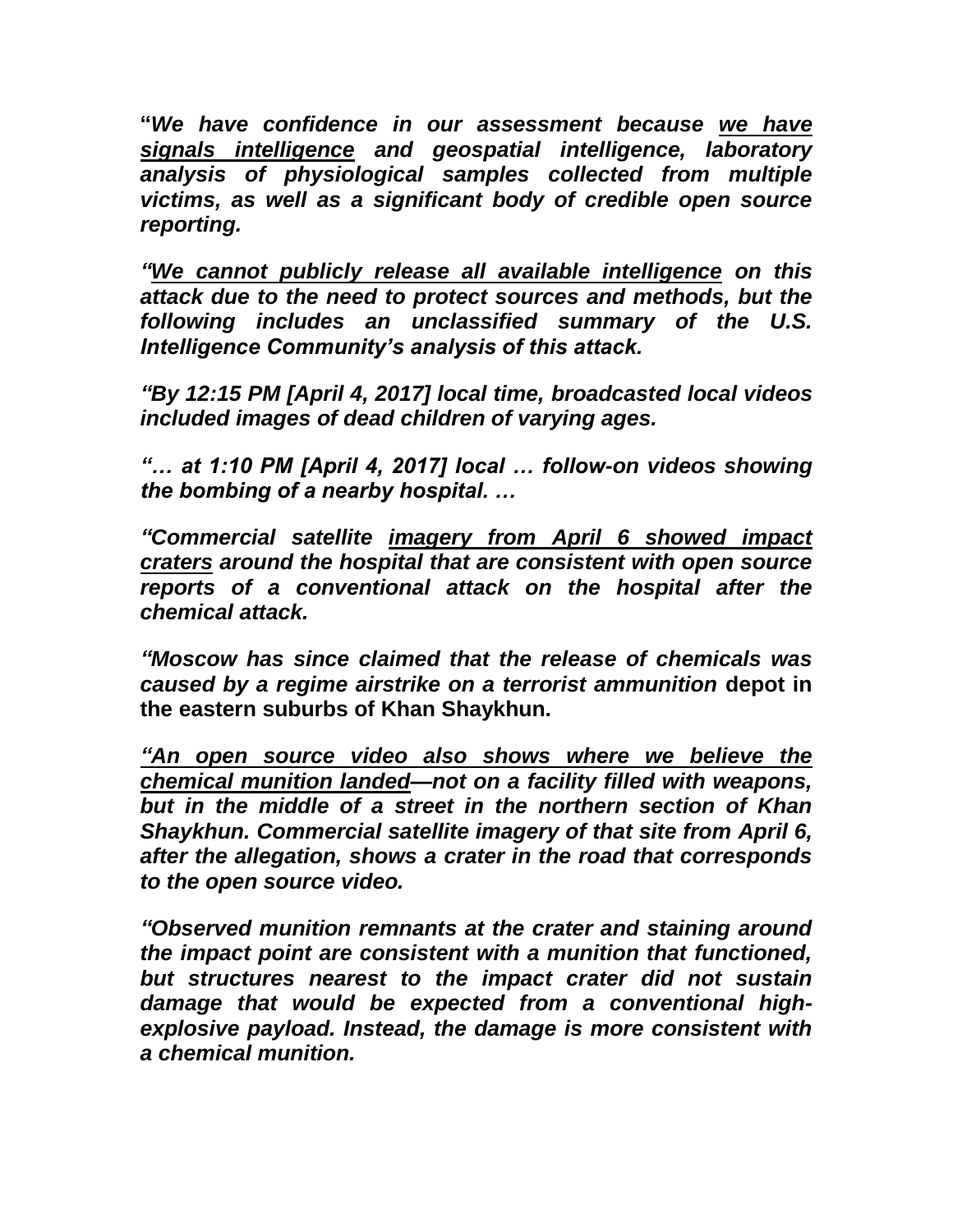*"Russia's allegations fit with a pattern of deflecting blame from the regime and attempting to undermine the credibility of its opponents."*

**End of quotes from White House Intelligence Report**

## **Summary and Conclusions**

**It is now clear from video evidence that the WHR report was fabricated without input from the professional intelligence community.**

**The press reported April 4 that a nerve agent attack had occurred in Khan Shaykhun, Syria, during the early morning hours locally on that day. On April 7, the United States carried out a cruise missile attack on Syria ordered by President Trump. It now appears that the president ordered this cruise missile attack without any valid intelligence to support it.**

**In order to cover up the lack of intelligence to support the president"s action, the National Security Council produced a fraudulent intelligence report on April 11, four days later. The individual responsible for this report was Lt. Gen. H.R. McMaster, the National Security Adviser. The McMaster report is completely undermined by a significant body of video evidence taken after the alleged sarin attack and before the U.S. cruise missile attack, which unambiguously shows the claims in the WHR could not possibly be true. This cannot be explained as a simple error.** 

**The National Security Council Intelligence Report clearly refers to evidence that it claims was obtained from commercial and open sources shortly after the alleged nerve agent attack (on April 5 and April 6). If such a collection of commercial evidence was done, it would have surely uncovered the videos contained herein.**

**This unambiguously indicates a dedicated attempt to manufacture a false claim that intelligence actually supported the president"s decision to attack Syria, and of far more**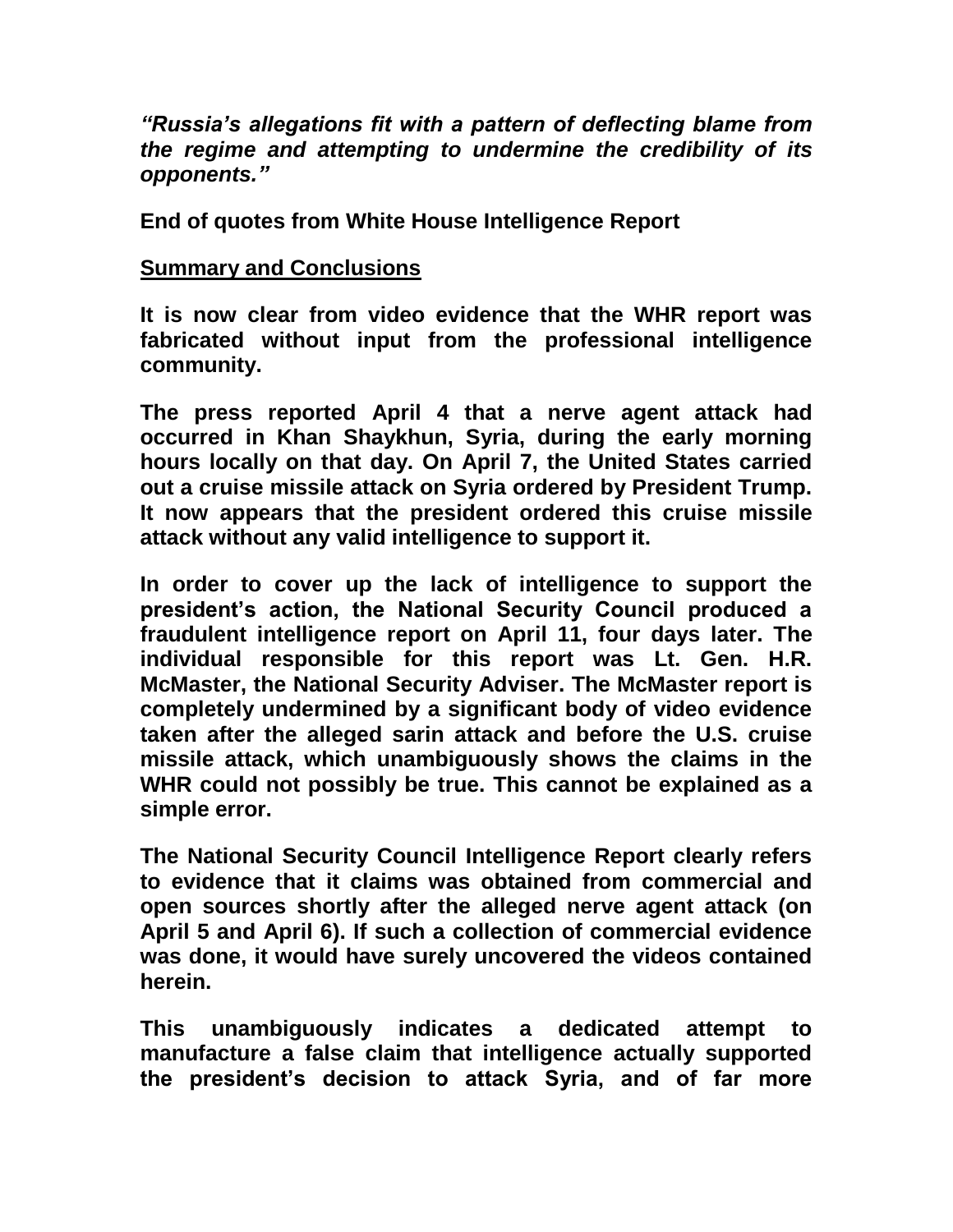**importance, to accuse Russia of being either complicit or a participant in an alleged atrocity.**

**The attack on the Syrian government threatened to undermine the relationship between Russia and the United States. Cooperation between Russia and the United States is critical to the defeat of Islamic State. In addition, the false accusation that Russia knowingly engaged in an atrocity raises the most serious questions about a willful attempt to do damage to relations with Russia for domestic political purposes.**

**We repeat here a quote from the WHR:**

*"An open source video also shows where we believe the chemical munition landed—not on a facility filled with weapons, but in the middle of a street in the northern section of Khan Shaykhun [emphasis added]. Commercial satellite imagery of that site from April 6, after the allegation, shows a crater in the road that corresponds to the open source video".*

**The data provided in these videos make it clear that the WHR made no good-faith attempt to collect data that could have supported its "confident assessment" that the Syrian government executed a sarin attack as indicated by the location and characteristics of the crater.**

**This very disturbing event is not a unique situation. President George W. Bush argued that he was misinformed about unambiguous evidence that Iraq was hiding a substantial store of weapons of mass destruction. This false intelligence led to a U.S. attack on Iraq that started a process that ultimately led to the political disintegration in the Middle East, which through a series of unpredicted events then led to the rise of the Islamic State.**

**On Aug. 30, 2013, the White House produced a similarly false report about the nerve agent attack on Aug. 21, 2013, in Damascus. This report also contained numerous intelligence claims that could not be true. An interview with President Barack Obama published in The Atlantic in April 2016 indicates that Obama was initially told that there was solid intelligence that the**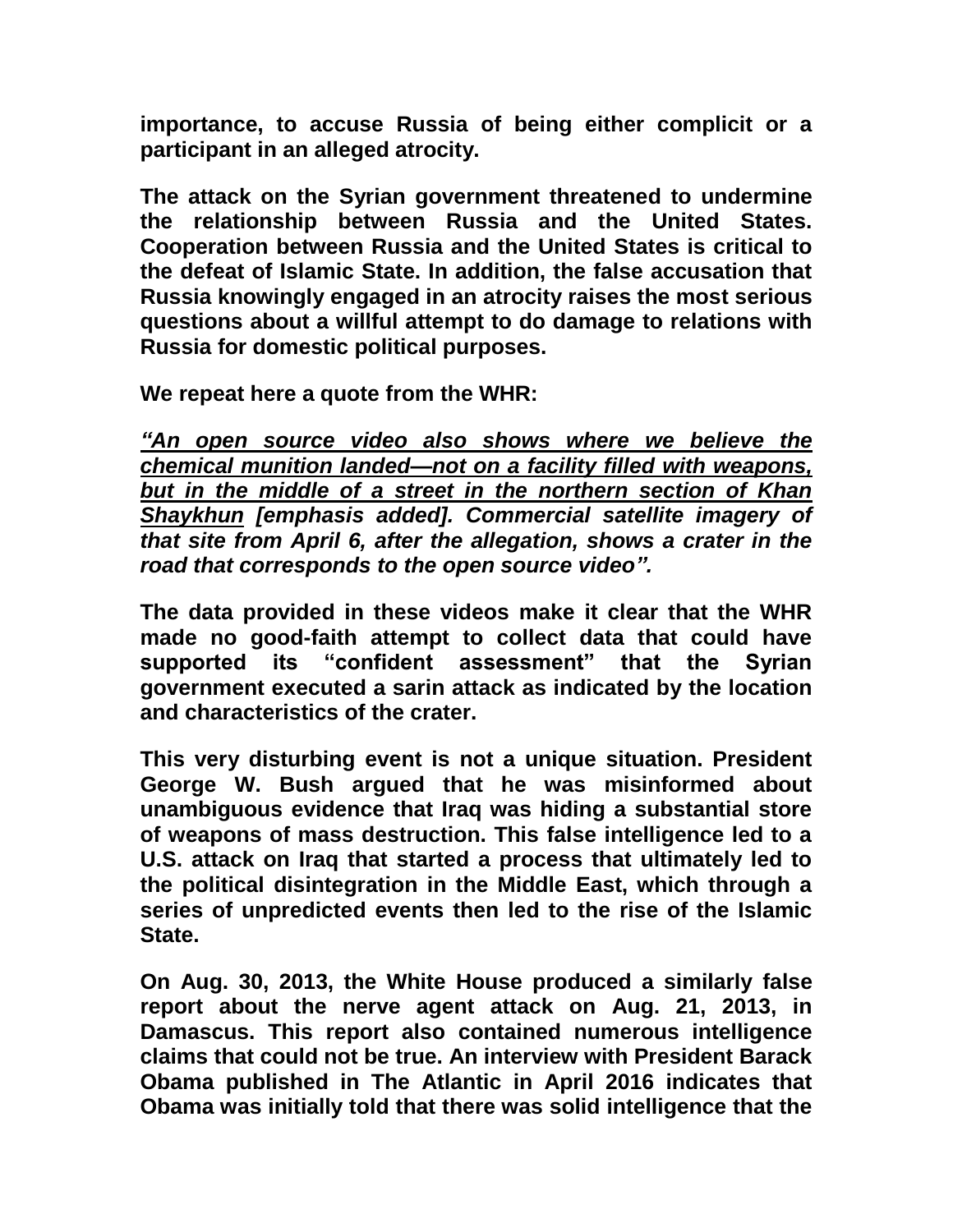**Syrian government was responsible for the nerve agent attack of Aug. 21, 2013, in Ghouta, Syria. Obama reported that he was later told that the intelligence was not solid by the then Director of National Intelligence, James Clapper.**

**Equally serious questions are raised about the abuse of intelligence findings by the incident in 2013. Questions that have not been answered about that incident is how the White House produced a false intelligence report with false claims that could obviously be identified by experts outside the White House and without access to classified information. There also needs to be an explanation of why this 2013 false report was not corrected. Secretary of State John Kerry emphatically testified before the Senate Foreign Relations Committee repeating information in this so-called unequivocating report.**

**On Aug. 30, 2013, Kerry made the following statement from the Treaty Room in the State Department:**

*Our intelligence community has carefully reviewed and rereviewed information regarding this attack [emphasis added], and I will tell you it has done so more than mindful of the Iraq experience. We will not repeat that moment. Accordingly, we have taken unprecedented steps to declassify and make facts available to people who can judge for themselves.*

**It is now obvious that this incident produced by the WHR, while just as serious in terms of the dangers it created for U.S. security, was a clumsy and outright fabrication of a report that was certainly not supported by the intelligence community.**

**In this case, the president, supported by his staff, made a decision to launch 59 cruise missiles at a Syrian airbase. This action was accompanied by serious risks of creating a confrontation with Russia, and also undermining cooperative efforts to win the war against the Islamic State.**

**I therefore conclude that there needs to be a comprehensive investigation of these events that have either misled people in the White House, or worse yet, been perpetrated by people to**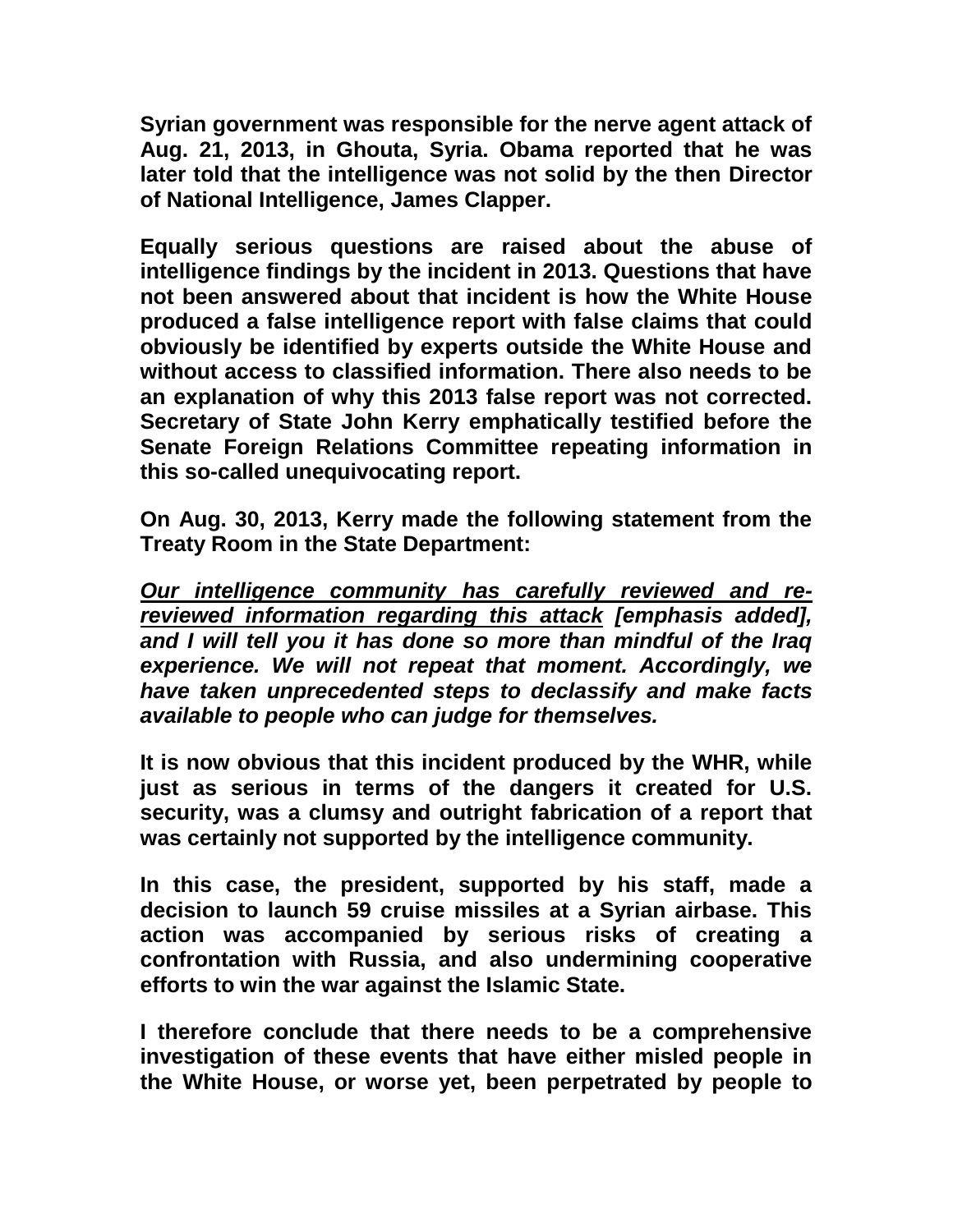**protect themselves from domestic political criticisms for uninformed and ill-considered actions.**

**Here is the video evidence that reveals the White House Intelligence Report issued on April 11 contains demonstrably false claims about a sarin dispersal crater allegedly created in the April 4 attack in Khan Shaykhun, Syria.**

**Please go to link:<https://youtu.be/Qeosawyrgyo>Dead Birds**

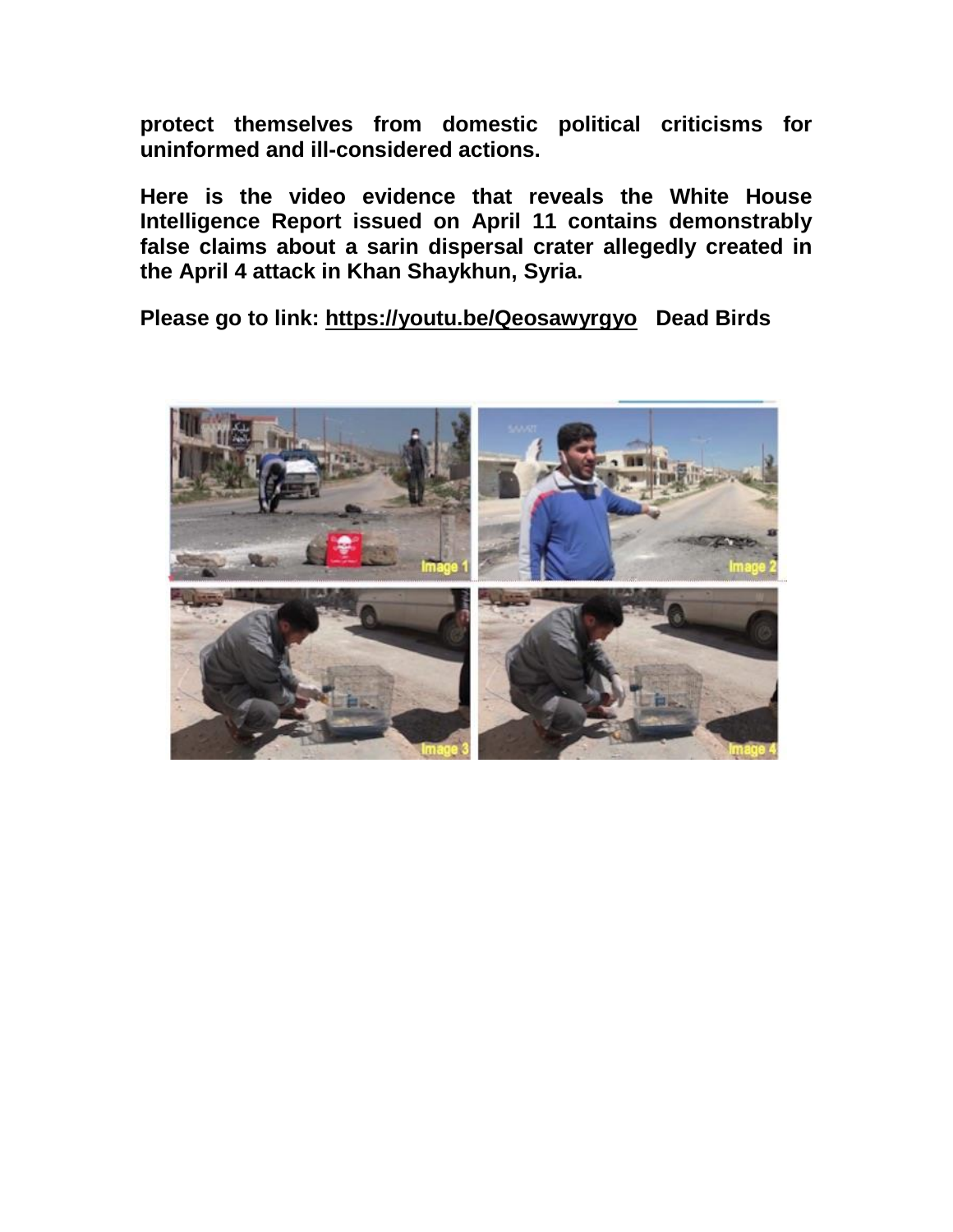

**Go to link for 2nd video:<https://youtu.be/IyFAl2gjZJQ>**

**Idlib Health Directorate Tampering with Alleged Sarin Dispersal Site**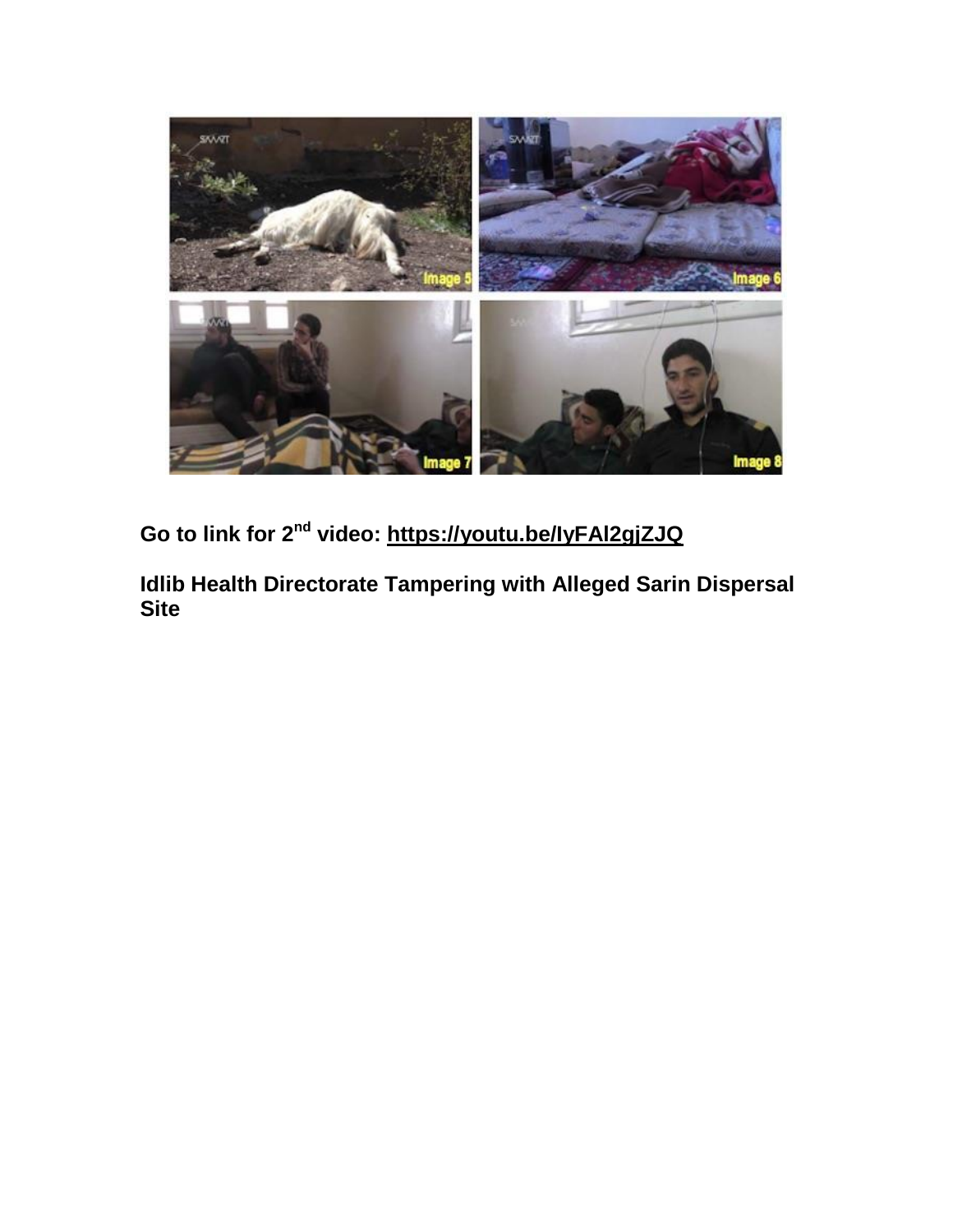